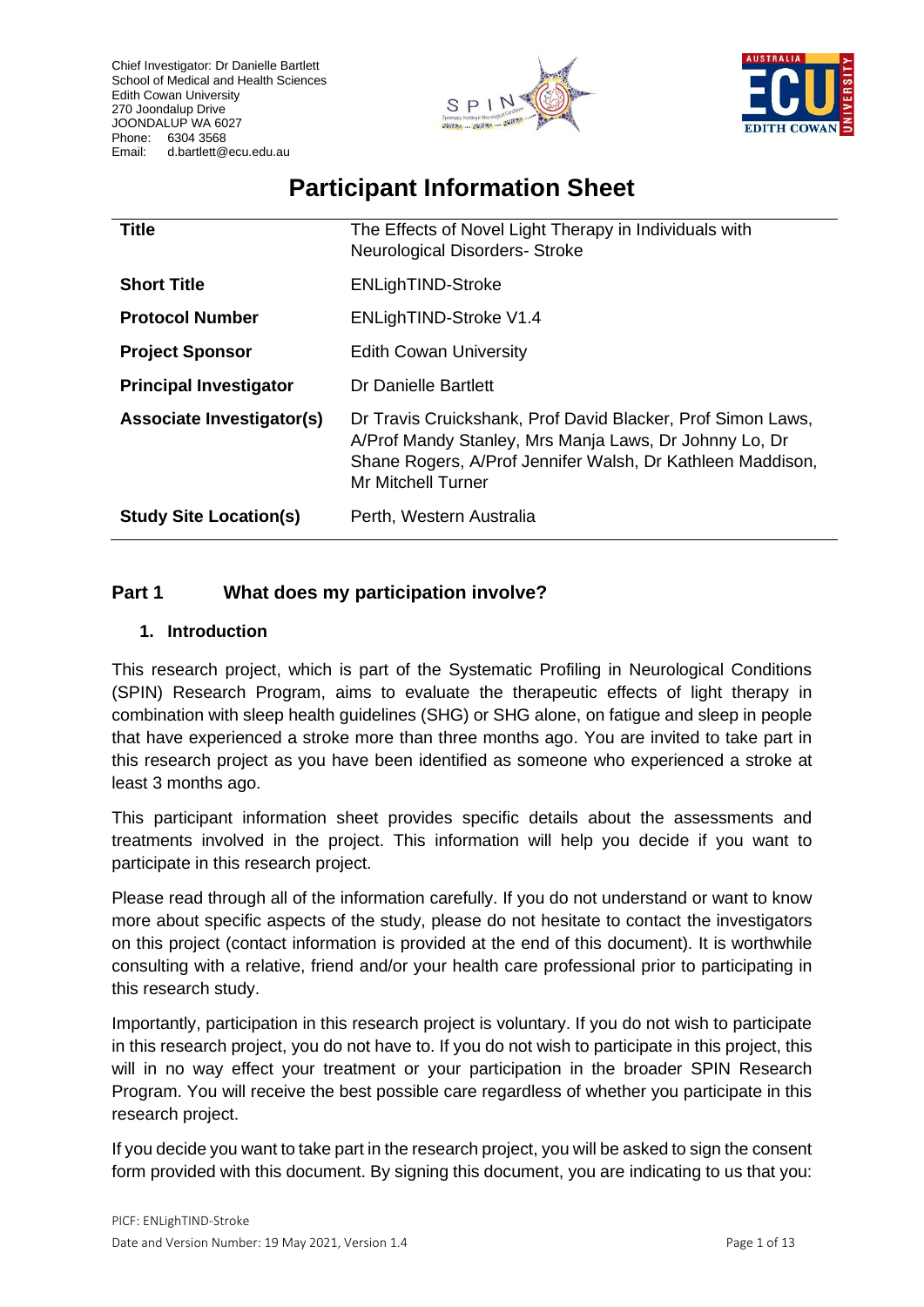



- ➢ Understand the information provided in the participant information sheet and consent form
- $\triangleright$  Consent to participate in the research project
- $\triangleright$  Consent to have the assessments and treatments that are described
- $\triangleright$  Consent to the use of your personal and health information as described

You will be provided with a copy of the participant information sheet and consent form for your personal records.

## **2. What is the purpose of the study?**

The purpose of the study is to evaluate the therapeutic effects of light therapy combined with sleep health guidelines (SHG), compared to SHG alone, on fatigue and sleep outcomes in people living with the chronic effects of a stroke. Studies have shown that light therapy can reduce feelings of fatigue and sleepiness in individuals following traumatic brain injury and in those living with Parkinson's disease. Here, we aim to determine whether these effects can also be seen in people living with the chronic effects of a stroke.

## **3. What does participation in this research project involve?**

Prior to the commencement of assessment procedures or engagement in experimental treatments you will be required to sign a study consent form (provided with this participant information sheet). This consent form ensures that you have read and understand the requirements of the research project.

#### *Confirmation of Eligibility*

If you have been contacted via the SPIN Observational Study, your preliminary eligibility for the study will have been confirmed prior to the study team contacting you. However, you will be asked to participate in an additional, 5-minute phone call to answer questions about your general health to confirm your eligibility for the study. If you are not part of the SPIN Observational Study, you will need to complete the full screening process over the phone to confirm your eligibility. You will be asked to provide verbal consent prior to undertaking the assessments during the screening call. The screening process includes a cognitive assessment and several questionnaires asking about your fatigue levels, daytime sleepiness and mood. This screening call is expected to take no longer than 30 minutes and we will contact you within a week following this call to discuss your eligibility for inclusion in the study. Many studies have strict inclusion criteria that need to be met to ensure study integrity. If you are not deemed eligible for the study, we will provide you with information on future studies and details on the outcomes of the study if you so wish. If you are deemed eligible for the study, you will be required to provide written consent upon enrolment into the study. Importantly, by signing the attached consent form, you are consenting to the inclusion of your screening data in the study.

#### *Study Randomisation*

Following enrolment into the study, you will be randomly assigned by a research statistician to receive one of two interventions (treatments). This randomisation process is carried out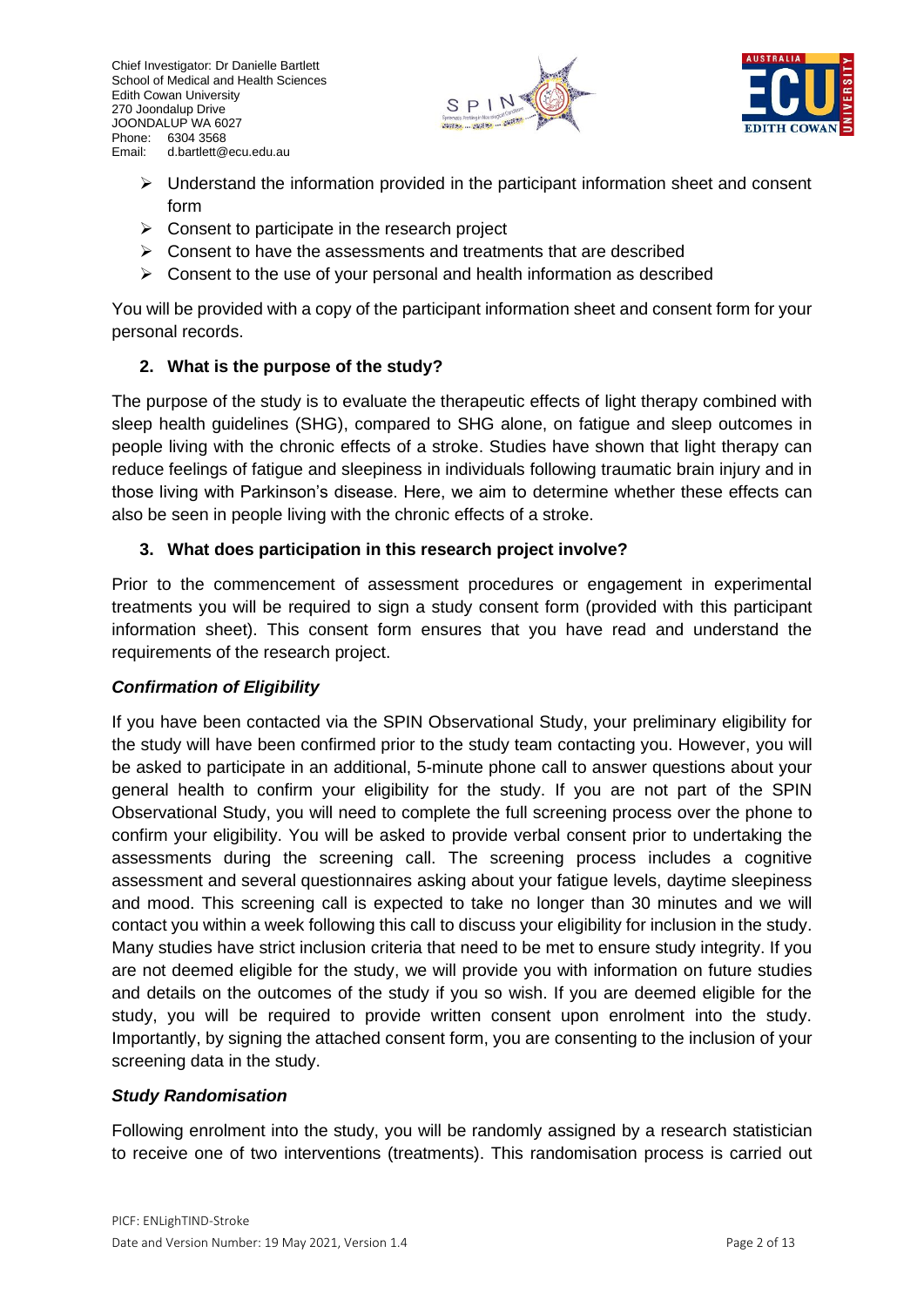Chief Investigator: Dr Danielle Bartlett School of Medical and Health Sciences Edith Cowan University 270 Joondalup Drive JOONDALUP WA 6027 Phone: 6304 3568<br>Email: d.bartlett@ d.bartlett@ecu.edu.au





using specialised computer software and assignment to the group occurs by chance, meaning that the investigators have no influence over which group you will be assigned to.

#### *Study Interventions*

You will be randomly assigned to receive an intervention of either light therapy plus SHG or SHG alone. Both interventions will run for four weeks and will be followed by a four-week observational period to assess the duration of the effects of the treatment (also known as a "washout" period). If you are randomised to the SHG only group, at the end of the study period you will be offered a four-week trial with the light therapy glasses. If you are randomised to the light therapy plus SHG intervention, you will be required to wear green-blue light emitting glasses for 30 minutes each morning for every day of the four-week intervention period (the light therapy glasses can be seen in Figure 1 below). This will be accompanied by SHG, which consists of targeted advice about bed and wake times, bedtime routines and lifestyle factors that may influence your sleep. The SHG intervention will consist of these sleep health guidelines only. At the end of each week of the intervention, you will be sent a text message or email (or this can be completed using a booklet if you prefer) asking how many days during that week you adhered to the intervention and, if you are allocated to the light therapy group, how long you wore the glasses for in each instance.



**Figure 1.** Green-blue light emitting glasses that will be used to deliver light therapy.

#### *Study Procedures*

In order to test the effectiveness of the therapies, you will be asked to complete testing at three time points: 1) upon enrolment into the study, 2) following the four week intervention and 3) following a four week "washout" period (to determine the duration of the effects of the therapies). You may also be asked to complete additional assessments throughout the intervention period, including those noting your fatigue, emotional and physical well-being and sleep health. These assessments are expected to take no longer than 5 minutes to complete in each instance. All assessments will be conducted by trained and blinded examiners (people who do not know which treatment group you belong to). All testing procedures can be conducted in your own home using paper and pencil-based questionnaires or online using Microsoft Teams or Qualtrics, which are secure digital platforms used extensively for telehealth and questionnaire-based studies.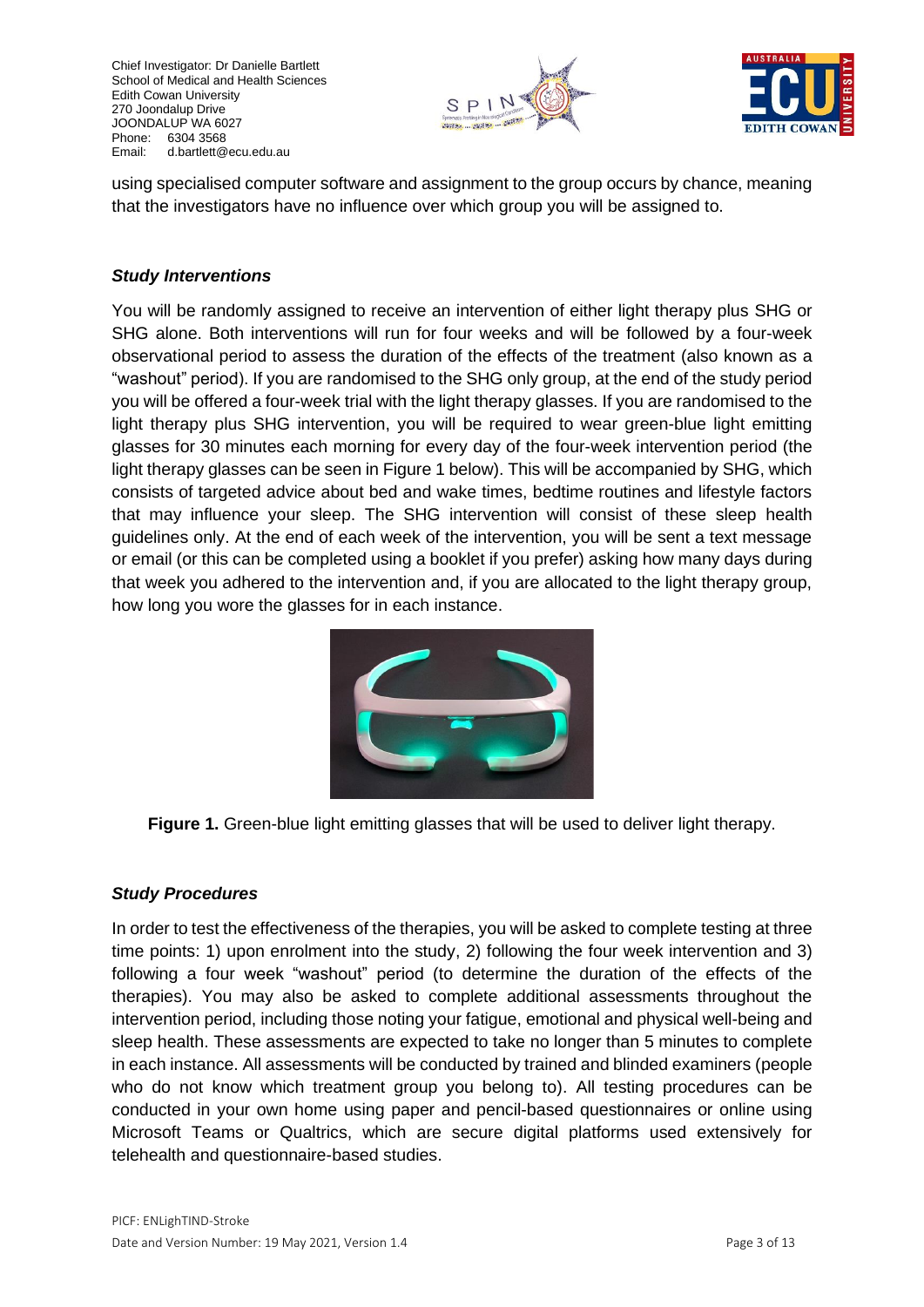Chief Investigator: Dr Danielle Bartlett School of Medical and Health Sciences Edith Cowan University 270 Joondalup Drive JOONDALUP WA 6027 Phone: 6304 3568<br>Email: d.bartlett@ d.bartlett@ecu.edu.au





#### *Study Assessments*

You may be asked to undertake fatigue, sleep, mood, biological and quality of life assessments as part of this research project. A detailed overview of assessments is provided below. These assessment procedures are expected to take approximately 1 hour to complete. In addition to the measures below, we will be assessing the feasibility (practicality) of the intervention, as well as the assessment battery. This will allow us to optimise the intervention and assessments for any future studies on light therapy and to ensure that they can be more seamlessly integrated into clinical practice. Part of this feasibility assessment is a semistructured interview asking about your experiences with the intervention and any barriers to participation in the intervention. This interview is expected to take no longer than 15 minutes and can be conducted over video conferencing-based platforms, such as Microsoft Teams. Other assessments that you may be asked to complete are as follows:

- $\triangleright$  Fatigue Assessment: You may be asked to complete questionnaires regarding your levels of fatigue. These questionnaires will take no longer than 5 minutes to complete.
- ➢ *Sleep and Circadian Rhythm Assessment*: You may be asked to wear an activity monitor (actigraph monitor) on your wrist for 7 consecutive nights. An actigraph monitor is an accelerometer that measures any movement while you are awake or asleep, allowing for the measurement of sleep periods and restless sleep. This may be accompanied by a sleep diary that will need to be completed every morning and evening for 7 days and a light and temperature sensor that we may ask you to place on your bedside table for the duration of the one-week period. It is important to undertake these assessments for this length of time to ensure your sleep habits are measured accurately. You may also be asked to complete questionnaires to measure your sleep quality, sleep efficiency and sleep preferences. Completion of the sleep diary and sleep questionnaires should take no longer than 30 minutes in total.
- ➢ *Quality of Life Assessment*: You may be asked to complete questionnaires to assess changes in health-related quality of life. These questionnaires are estimated to take no longer than 15 minutes.
- ➢ *Mood Assessment*: You may be asked questions about your current mood state and your mood over the previous week. We may also ask you questions about your motivation to participate in the intervention. These questionnaires will take approximately 5 minutes to complete.
- ➢ *Biological Assessment*: You may be asked to provide a saliva sample by passively drooling into a special collection tube at baseline and following the initial four weeks of the trial to collect your genetic material (DNA and RNA). We will provide you with a reply-paid envelope to send the sample back to the study investigators via post. The specialised tubes ensure that the sample remains viable for one month at room temperature.

These biological samples are being collected for genomic (genetic) analyses. This will enable us to investigate the biological factors that may determine whether an individual will respond or not respond to a therapy. Furthermore, provided that you are happy for us to retain your samples, your samples will also be stored for future genomic analyses. However, this is entirely voluntary and you may refuse to provide saliva samples for future, as yet undetermined research. You also have options regarding how your samples are treated and stored- these options are listed in the consent form at the end of this document. Further information about saliva sample collection and storage is provided later in this information letter.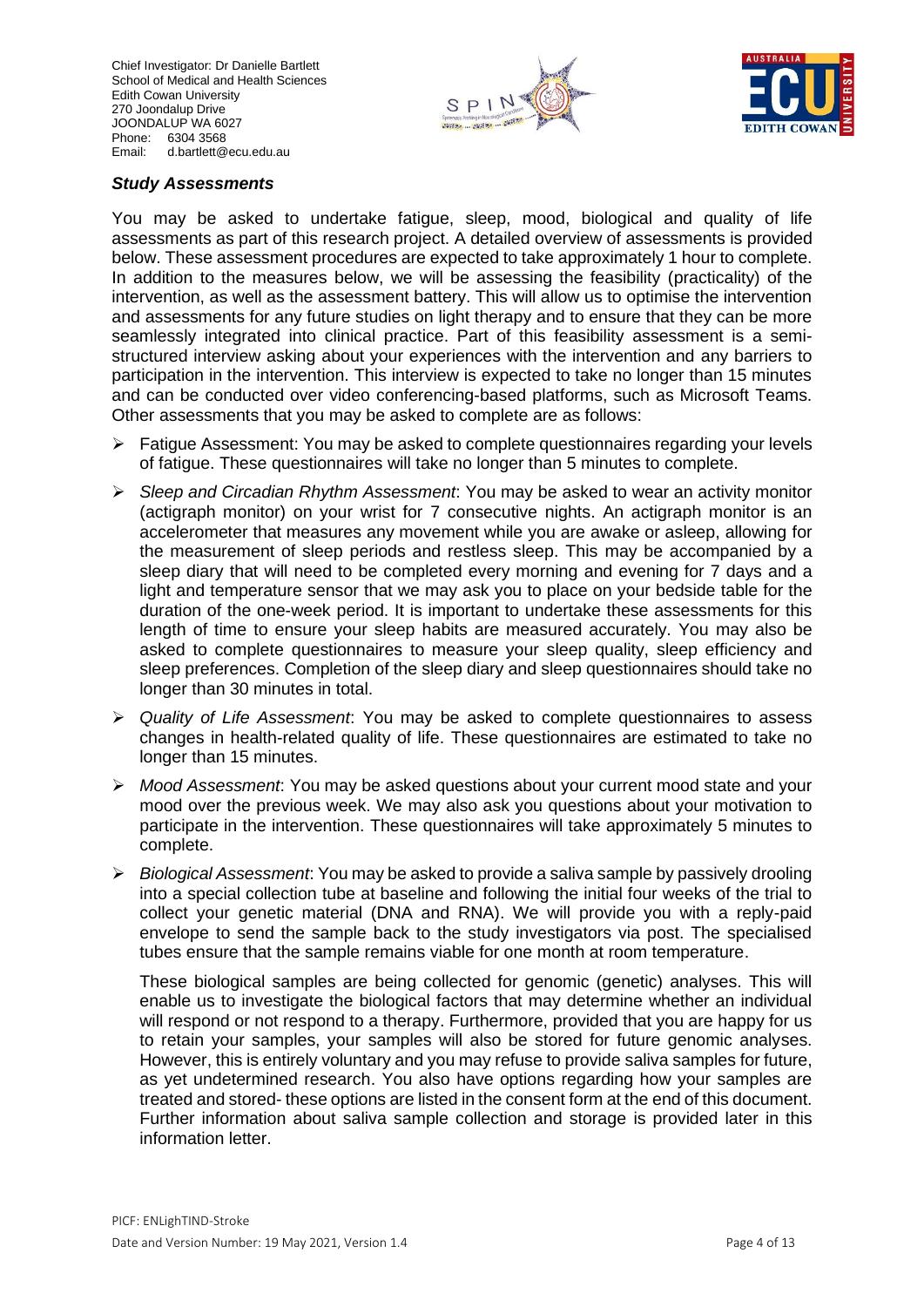



➢ *Work Productivity Assessment:* You may be asked to complete a questionnaire about your work productivity. This questionnaire is expected to take no longer than 5 minutes to complete.

We would also like to contact your treating physician to access your clinical information. Your clinical information is vital in allowing us to better interpret the results of the interventions.

#### *Reimbursement*

No costs are associated with participating in this study. All materials will be accompanied by a reply paid, addressed envelope to cover costs associated with postage of materials.

## **4. Do I have to take part in this research project?**

Participation in this research project is voluntary. If you do not wish to take part, you do not have to. If you decide to take part and later change your mind, you are free to withdraw from the project at any stage. Your decision on whether or not to take part, or to withdraw, will not affect your normal treatment or your relationships with those treating you, or your participation in the SPIN Research Program.

If you decide to take part in this research project, a consent form can be found following this document, which should be signed and returned as instructed. You are encouraged to keep a copy of your consent form and this information sheet.

## **5. What are the alternatives to participation?**

You do not have to participate in this research project. If you do not wish to participate, you will receive your treatment as normal.

## **6. What are the benefits of participating in this research?**

There are a number of potential benefits associated with participation in this research project. Based on previous studies, we believe that light therapy will reduce levels of fatigue and daytime sleepiness and will improve your sleep quality. We believe that this will lead to improvements in quality of life.

#### **7. What are the possible risks and disadvantages of taking part?**

A time commitment is associated with the study. While not likely, there are some risks associated with assessments in the study. Please read the following sections carefully for information on risks associated with study procedures.

#### **What do I need to know about the light therapy interventions?**

Engagement in the light therapy intervention may cause minor inconvenience, particularly as it may change the way you carry out your normal morning activities. However, we have chosen to deliver the therapy using light-emitting glasses, rather than other options such as lamps, to reduce the impact on your daily routine as much as possible. Some participants may experience headaches or eye strain as a result of using the light therapy glasses. Participants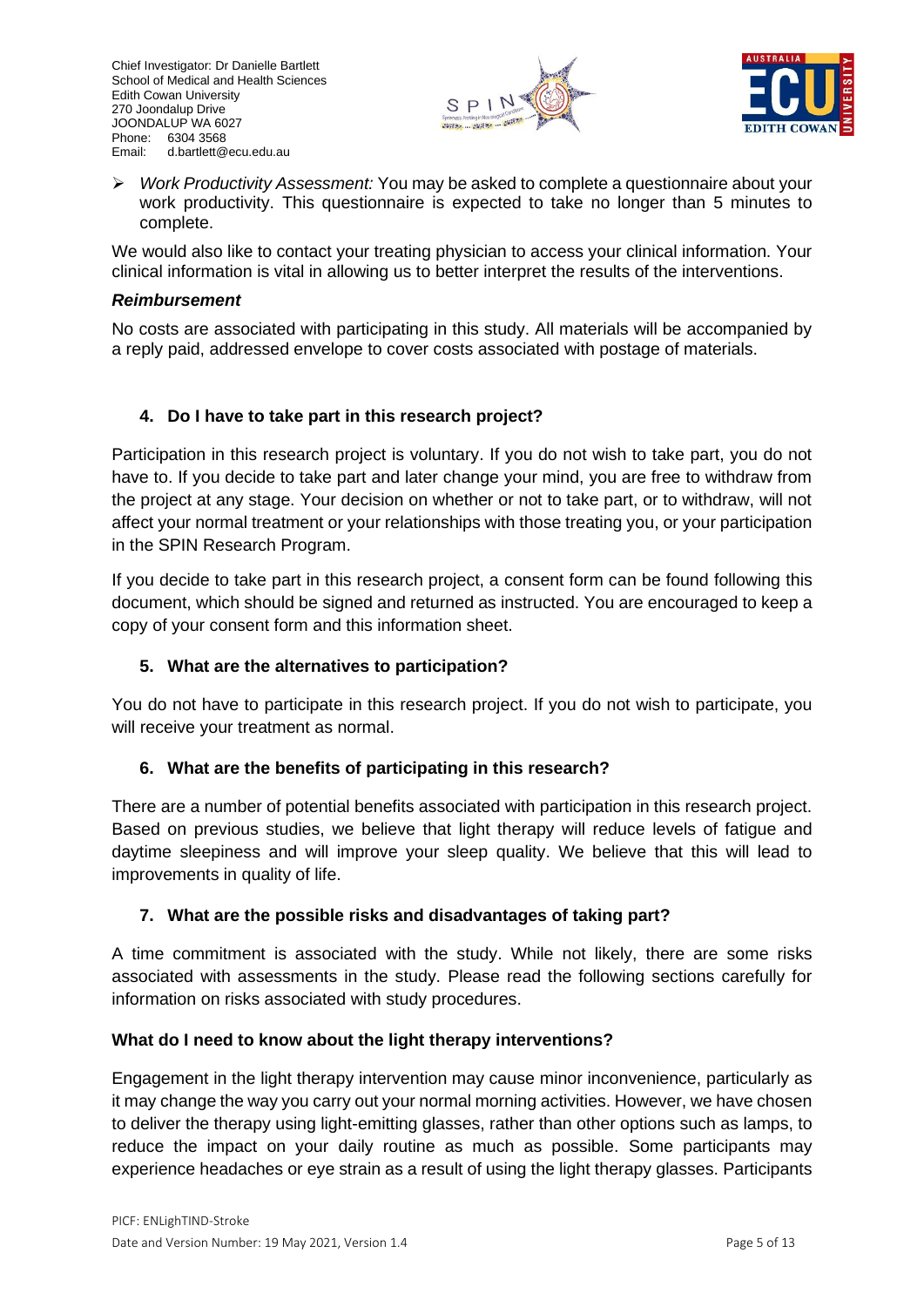



using the light therapy glasses will be contacted for the first three days of using the glasses to ensure that there are no adverse effects. In the rare event of an adverse effect, participants will be asked to stop using the glasses.

## **What information do I need to know about completing mood assessments?**

We are asking you to answer a range of questionnaires which look at multiple aspects of your life, such as mood, social network, activities of daily living and quality of life. Though highly unlikely, some people might experience discomfort after answering these questionnaires. Should you experience any discomfort we encourage you to talk to a family member or your treating physician. Should this not be an option for you please find contact details for the following helplines:

Lifeline Australia: **13 11 14**

## Beyond Blue: **1300 22 4636**

We will also include these details in your questionnaire pack should you feel the need to speak to someone at any point during the study.

## **What information do I need to know about DNA (Genetic) testing and storage?**

This part of the information sheet is to give you more information about how your DNA (genetic) material will be analysed and stored at Edith Cowan University.

#### **What is DNA?**

DNA is the abbreviation for deoxyribonucleic acid, which are chemical compounds that make up your genetic material, or genes.

Your genes are inherited from your (biological) parents. The genes you inherit from your parents may lead to a medical problem in early or late life. A gene mutation is an alteration to your DNA and may also be associated with a particular disease.

Testing of your genes or genetic material can provide us with information on what may happen to your general health, or perhaps that of your family, either now or in the future.

#### **Why is DNA tested?**

DNA testing is often undertaken in medical research. It helps us learn more about diseases and what causes them. In doing so, it may assist in clinical management of patients with such diseases. In this study, we will be conducting an exploratory analysis of your DNA. This means that we will be looking for new (novel) genetic information, the clinical significance of which is not yet known. This means that we will not be able to provide you with the results generated from these analyses, as we don't yet know how these potential genes could influence health and disease.

#### **Informed consent**

DNA testing will only be carried out if you have given your consent in writing.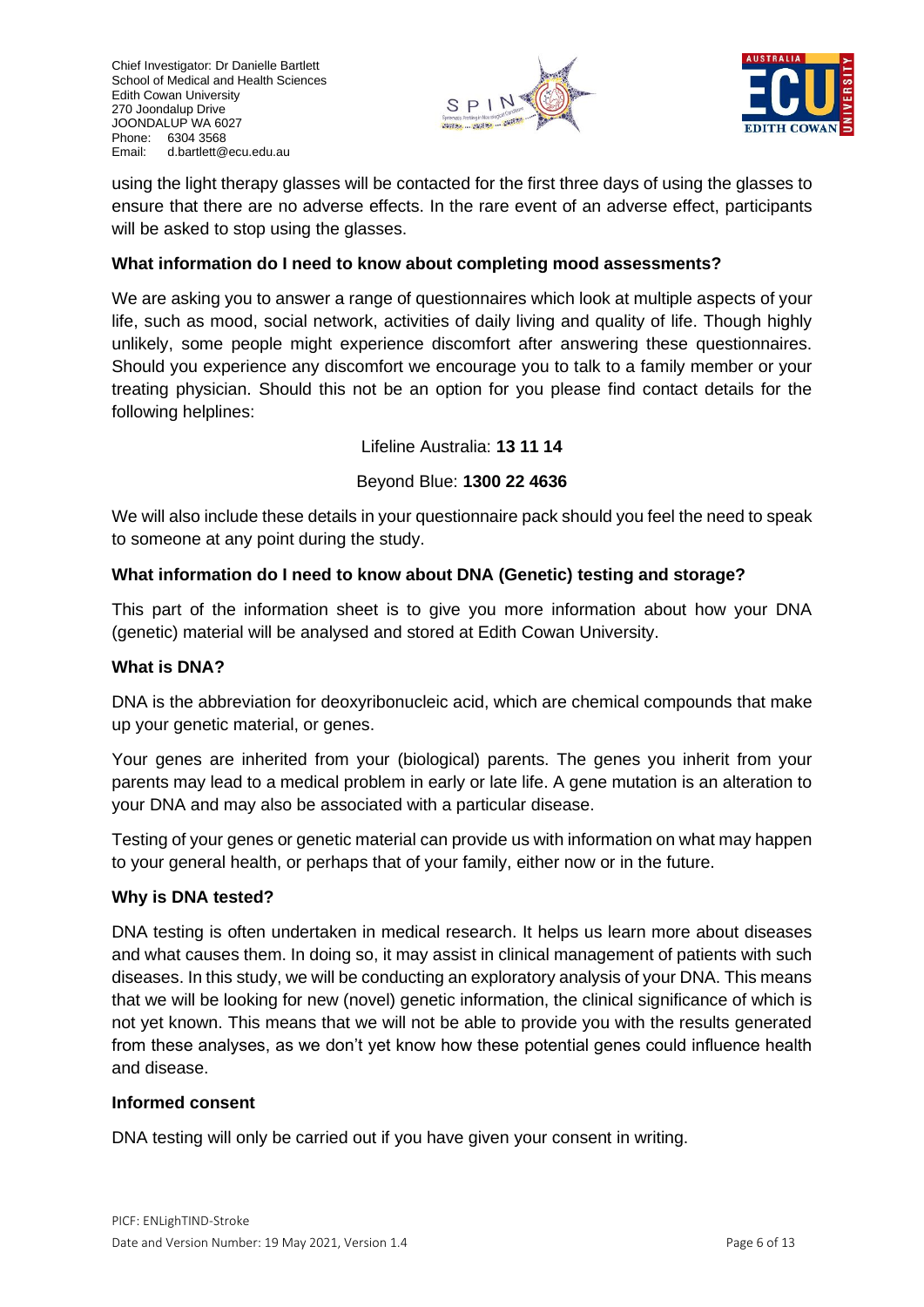



We recommend that you give careful consideration to the important information set out in this information sheet. If you have any questions, we encourage you to ask the person enrolling you. Before you give your consent, we want you to be sure and clear about all aspects of the testing and storage of your genetic material.

## **How will my DNA be obtained in this study?**

In this study, DNA will be extracted from cells in the saliva sample that you provide as part of the study.

Once extracted from your saliva sample, DNA appears as a clear fluid (like water). For storage purposes, it is kept in a small plastic tube and labelled only with an ID number. This sample is stored in an access restricted freezer at Edith Cowan University.

## **DNA can be stored for an indefinite period of time. Therefore, if your sample remains in storage, it may be used in future tests and research that is currently unknown.**

Given this, we give you the option of instructing us on how your saliva/DNA sample is to be used and stored. If you agree to participate in this study and when you sign the consent form, you will be asked to select one of the three options for using and storing your saliva/DNA sample:

- 1. Test and then store my saliva/DNA sample indefinitely for research only in the field of neurological conditions.
- 2. Test and then store my saliva/DNA sample indefinitely for future unspecified research.
- 3. Discard my saliva/DNA sample after it has been tested for the specific purpose of this study.

As we will be using your DNA sample for exploratory (meaning novel) research rather than targeting known disease-carrying genes we will not be able to pass results of this specific component of the study on to you. The results will be published in a group format (deidentified).

There may be the rare circumstance when the Chief Investigator is placed in the position where disclosure of your genetic material may be required by law. This may be as a result of a court order, for example. Wherever possible, you will be informed if this should occur.

Sometimes blood components, including DNA, are sent to other research institutions within Australia and/or overseas. If this occurs, your saliva/DNA sample will be labelled with an identified code or number, which only the members of this research study team will be able to trace back to you. If collaborative research is undertaken with other research institutions, please be assured that your identity will not be disclosed to individuals working in these other research institutions. Should you not wish to have DNA sample be made available for collaborative research please advise the project coordinator in writing.

#### **What if I change my mind?**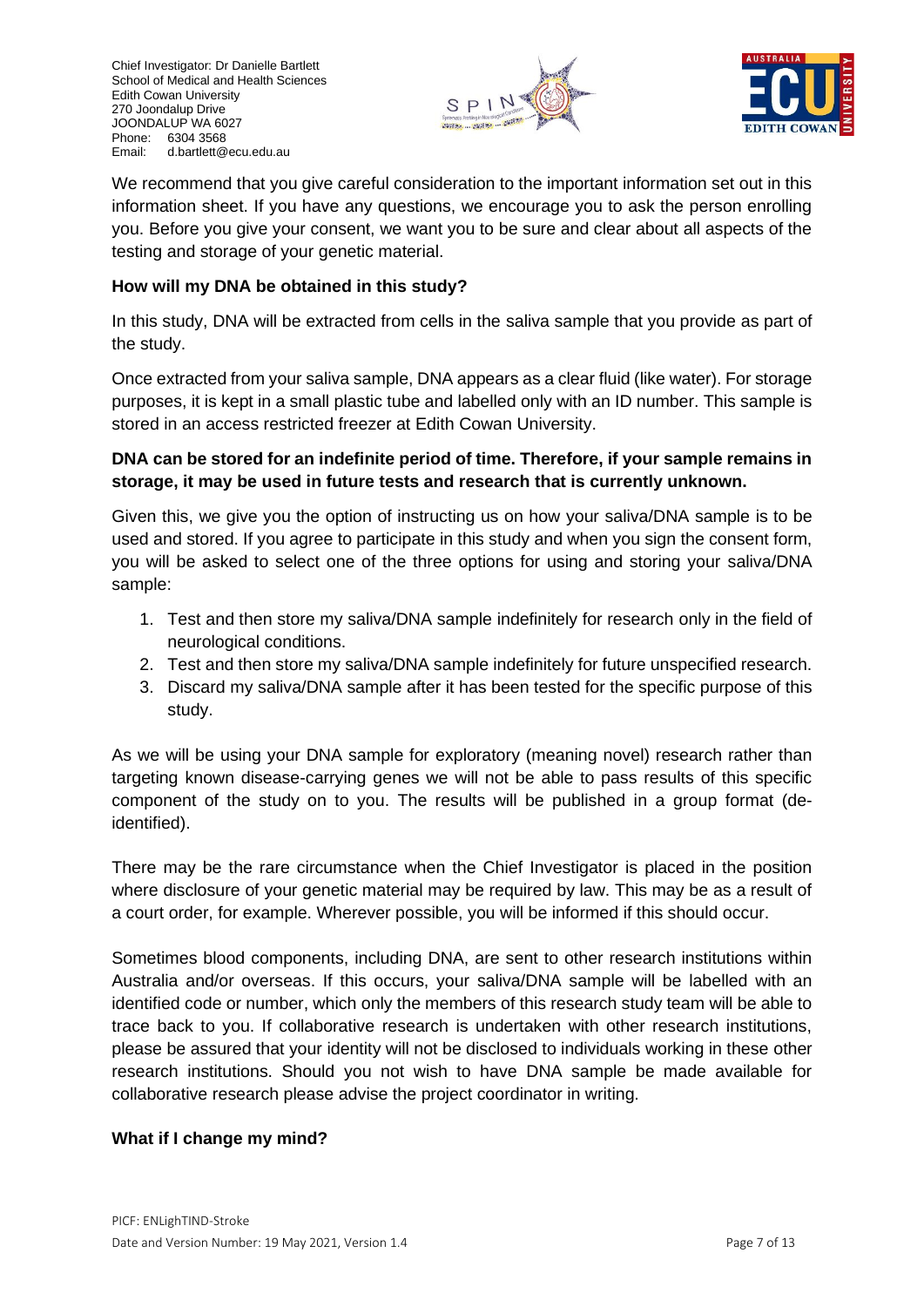



You have the right to withdraw your consent and saliva/DNA sample at any time. If you wish to have your saliva/DNA sample withdrawn, please notify the project coordinator in writing. Be assured that we will promptly discard your saliva/DNA sample in an appropriate manner (via incineration).

You may wish that your saliva/DNA sample be discarded upon your death, in which case we ask that you make such provisions by advising the project coordinator in writing either at the commencement of or at any stage during the conduct of this study.

## **8. What if new information arises during this research project?**

Sometimes during the course of a research project, new information becomes available that may influence your current treatment. This information will be communicated to you.

## **9. Can I have other treatments during this research project?**

It is understood that during a research project, other opportunities for treatments may arise. It is not prohibited for you to undertake these treatment options; however, we do ask that you report any changes in medications during the study period, as this may impact on the results of the study.

## **10. What if I withdraw from this research project?**

If you decide to withdraw from the research project, please notify a member of the research team before you withdraw. This notice will allow that person or the research coordinator to discuss any special requirement linked to withdrawing.

If you withdraw your consent during the research project, the study staff will not collect additional personal information from you, although personal information already collected will be retained to ensure that the results of the research project can be measured properly and to comply with law. You should be aware that data collected by the research team up to the time you withdraw will form part of the research project results. If you decide that you do not want your results used for the research project, you must communicate this in writing to the research project coordinator.

# **Part 2 How is the research being conducted?**

## **11. What will happen to my test results?**

Your tests results will be stored on password-encrypted computers for a maximum of fifty years. After this time, your data will be permanently destroyed.

Your biological samples will be de-identified and stored in locked freezers in a secure laboratory at Edith Cowan University. We ask that you allow your biological samples to be stored and used for future studies. This is very important to advance research into biological markers of neurological conditions.

All test results will only be used for research purposes. These results will be communicated via research publications and seminars in general terms. All participant data will be deidentified prior to presentation and will be presented as a cohort to ensure confidentiality.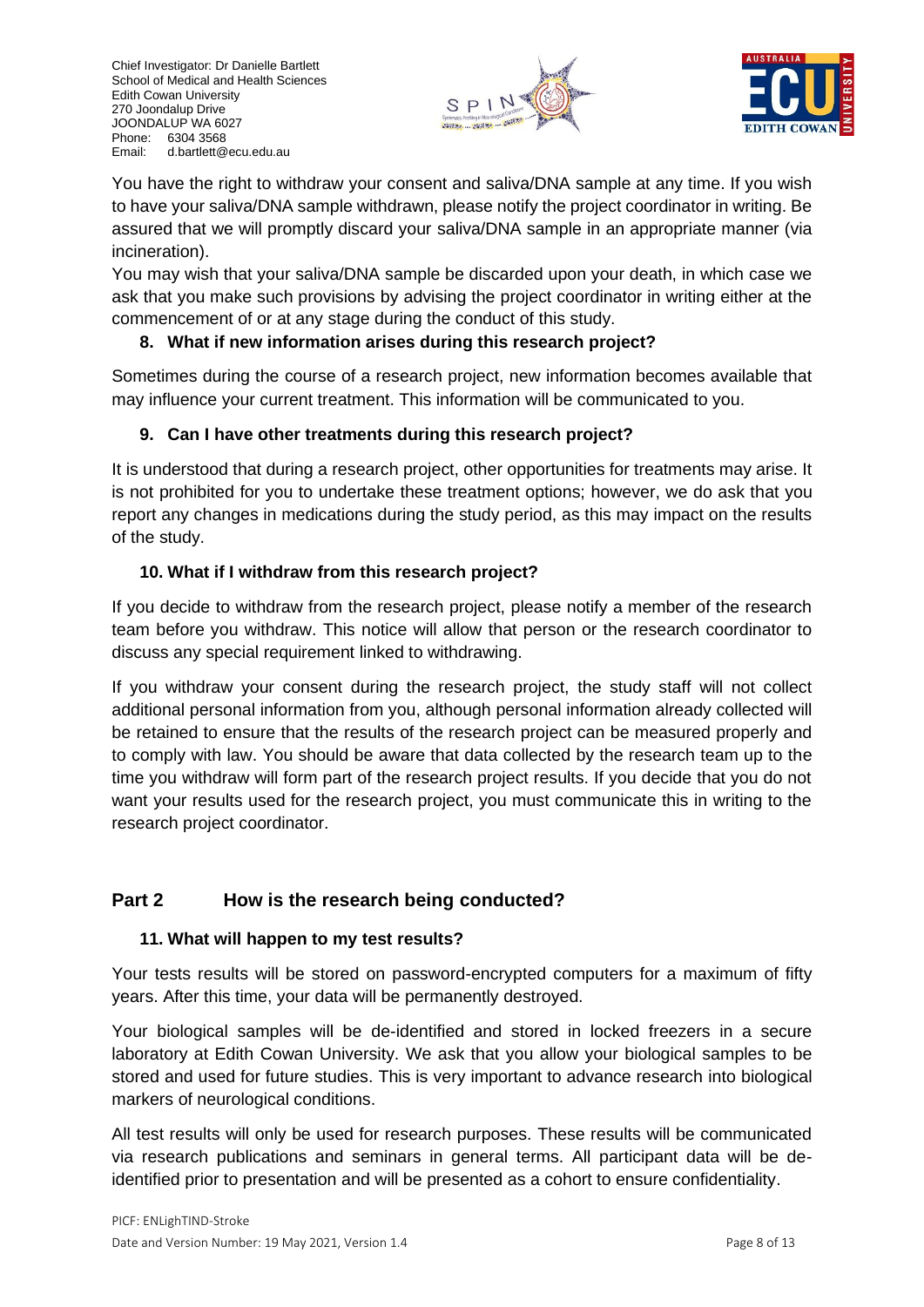



#### **12. Will my data be kept confidential?**

Please be assured that any information obtained about you as part of this study will be treated with the strictest of confidence. Clinical information along with your study data will be available to researchers only and will be securely stored in lockable filing cabinets located at Edith Cowan University. All clinical data will be transferred onto password-protected computers and securely stored on password encrypted hard drives and servers. All collected data will be deidentified by study investigators.

All biological samples will be de-identified (allocated a barcode) and securely stored in lockable freezers in a secured-access facility at Edith Cowan University.

Sometimes test results will be sent to other research institutions within Australia and/or overseas. If this occurs, your test results will be de-identified, which means that only the members of this research study team will be able to trace them back to you. If collaborative research is undertaken with other research institutions, please be assured that your identity will not be disclosed to individuals working in these other research institutions. Should you not wish to have your test results be made available for collaborative research please advise the project coordinator in writing.

## **13. Will my tests results be used for a student research project?**

Student researchers may be involved in this research and may use your test results for their research project. Importantly, none of your test results will be identifiable. Students involved in this research project will also have to be approved by the Edith Cowan University Human Research Ethics Committee.

## **14. Will I receive my data at the end of the research project?**

The general research results will be provided in a group format (de-identified). Should you wish to receive an overview over your results, with the exception of genetic results (as detailed above), please inform the project coordinator in writing.

In the event that we should discover any significant information at any stage during the study that may impact on your health, we will provide you with a letter that you can then take to a medical practitioner of your choosing.

## **15. Who is organising and funding the research?**

This project was developed by researchers at Edith Cowan University. This project is run by researchers at ECU in collaboration with researchers from other institutions and is funded by MSWA.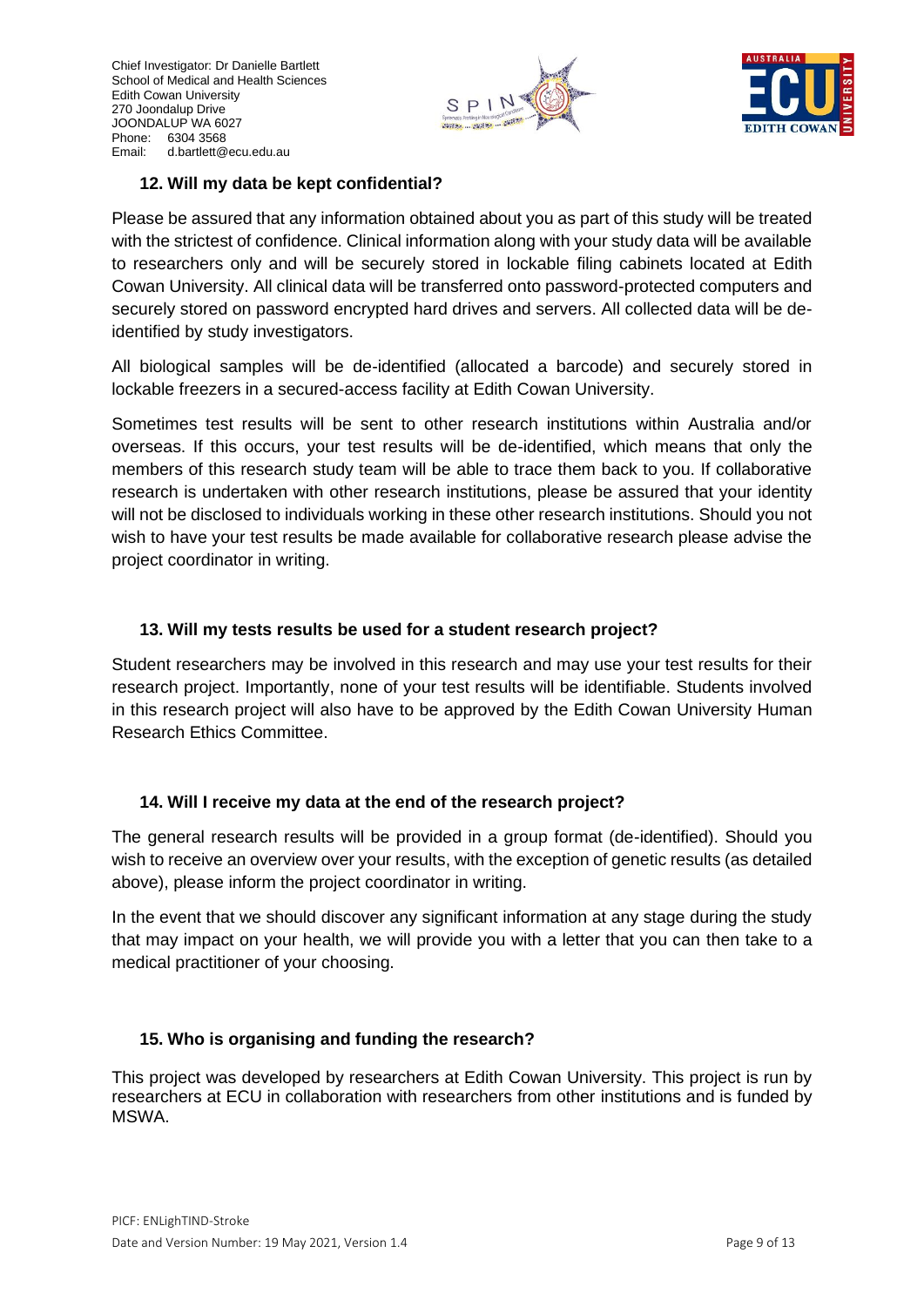



#### **16. Who has reviewed this research project?**

An independent group of people called a Human Research Ethics Committee (HREC) reviews all research in Australia involving people. The ethical aspects of this research project have been approved by the HREC of Edith Cowan University.

#### **17. What if I have complaints?**

If you would like to speak to an independent party about this research project, you may contact the Edith Cowan University Human Research Ethics Committee (phone: (08) 6304 2170, email: [research.ethics@ecu.edu.au\)](mailto:research.ethics@ecu.edu.au).

#### **Contacting the research investigators**

We are happy to answer any questions you may have at this time. For more information about this project, please contact:

| Mrs Manja Laws       | Phone: (08) 6304 2423 | Email: m.laws@ecu.edu.au     |
|----------------------|-----------------------|------------------------------|
| Dr Danielle Bartlett | Phone: (08) 6304 3568 | Email: d.bartlett@ecu.edu.au |

If you have concerns about the research or wish to speak to an independent person, you may contact:

| Edith Cowan University Human     | Phone: (08) 6304 2170 | Email: research.ethics@ecu.edu.au |
|----------------------------------|-----------------------|-----------------------------------|
| <b>Research Ethics Committee</b> |                       |                                   |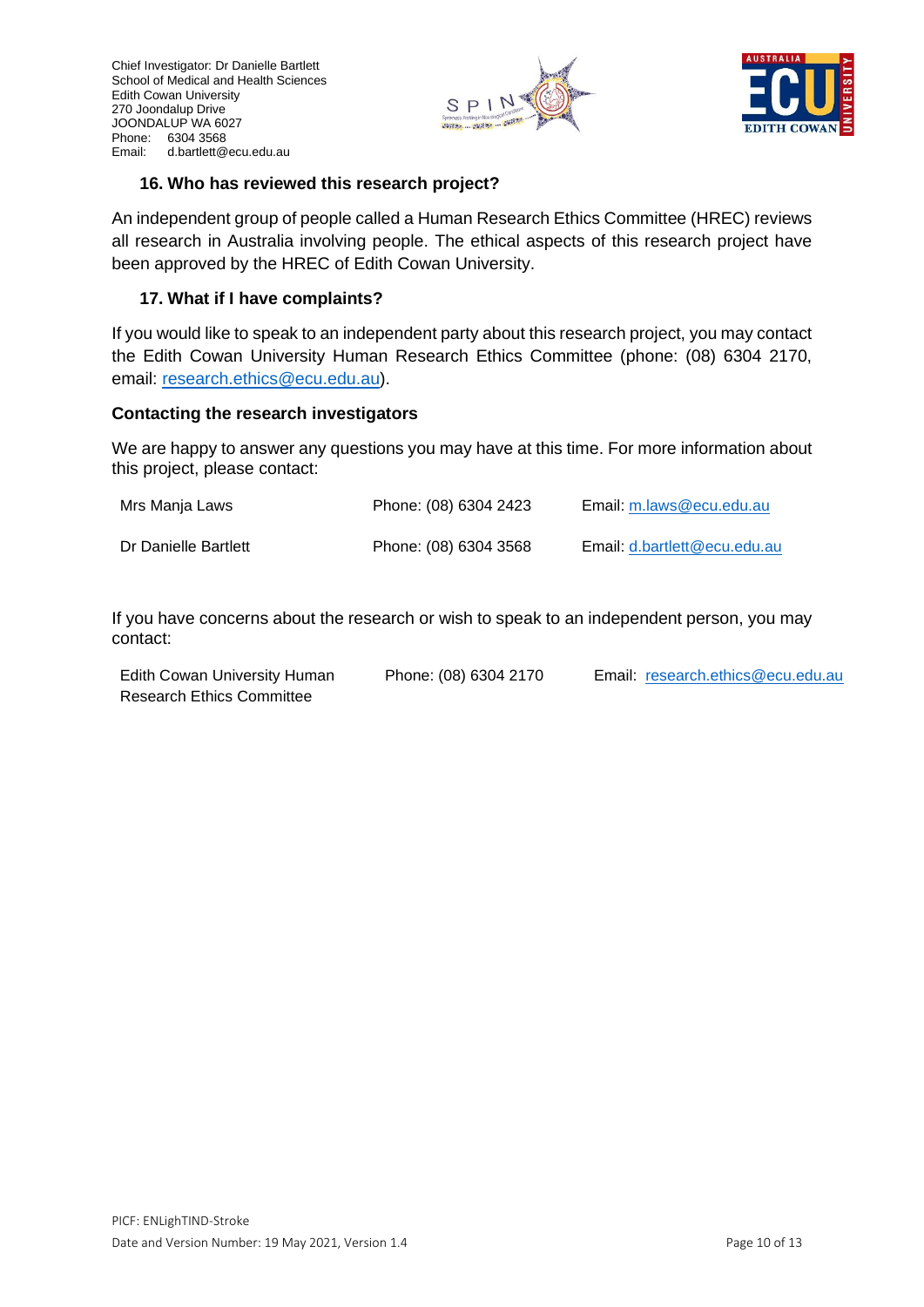Chief Investigator: Dr Danielle Bartlett School of Medical and Health Sciences Edith Cowan University 270 Joondalup Drive JOONDALUP WA 6027 Phone: 6304 3568 Email: d.bartlett@ecu.edu.au





# **Participant Consent Form**

| <b>Title</b>                     | The Effects of Novel Light Therapy in Individuals with<br><b>Neurological Disorders- Stroke</b>                                                                                                                  |
|----------------------------------|------------------------------------------------------------------------------------------------------------------------------------------------------------------------------------------------------------------|
| <b>Short Title</b>               | <b>ENLighTIND-Stroke</b>                                                                                                                                                                                         |
| <b>Protocol Number</b>           | ENLighTIND-Stroke V1.4                                                                                                                                                                                           |
| <b>Project Sponsor</b>           | <b>Edith Cowan University</b>                                                                                                                                                                                    |
| <b>Principal Investigator</b>    | Dr Danielle Bartlett                                                                                                                                                                                             |
| <b>Associate Investigator(s)</b> | Dr Travis Cruickshank, Prof David Blacker, Prof Simon Laws,<br>A/Prof Mandy Stanley, Mrs Manja Laws, Dr Johnny Lo, Dr<br>Shane Rogers, A/Prof Jennifer Walsh, Dr Kathleen Maddison,<br><b>Mr Mitchell Turner</b> |
| <b>Study Site Location(s)</b>    | Perth, Western Australia                                                                                                                                                                                         |

## **Declaration by Participant**

I have read and understood the participant information sheet and informed consent statement. By signing this consent form, I am confirming that:

- I understand that the study will be carried out as described in the information sheet, a copy of which I have retained.
- The nature and possible effects of the study have been explained to me.
- Any questions that I have asked have been answered to my satisfaction.
- I understand that all research data will be treated as confidential.
- I agree to participate in this study and give my consent freely.
- I understand that my participation in this research study is voluntary and whether or not I decide to participate is solely my decision.
- I also understand that I can withdraw from the study at any time and that I do not have to give any reasons for withdrawing.
- I understand that I need to withdraw in writing in order to withdraw my data.
- I understand that the research team may need to access data that was collected during the screening process to assess my eligibility for the study and agree to this data being used as part of the study.
- I understand that data collected may be used for student research projects.
- I understand that data collected during this study may be made available for future research projects, provided that it is not identifiable.
- I agree that research data gathered for the study may be published provided my name or other identifying information is not disclosed.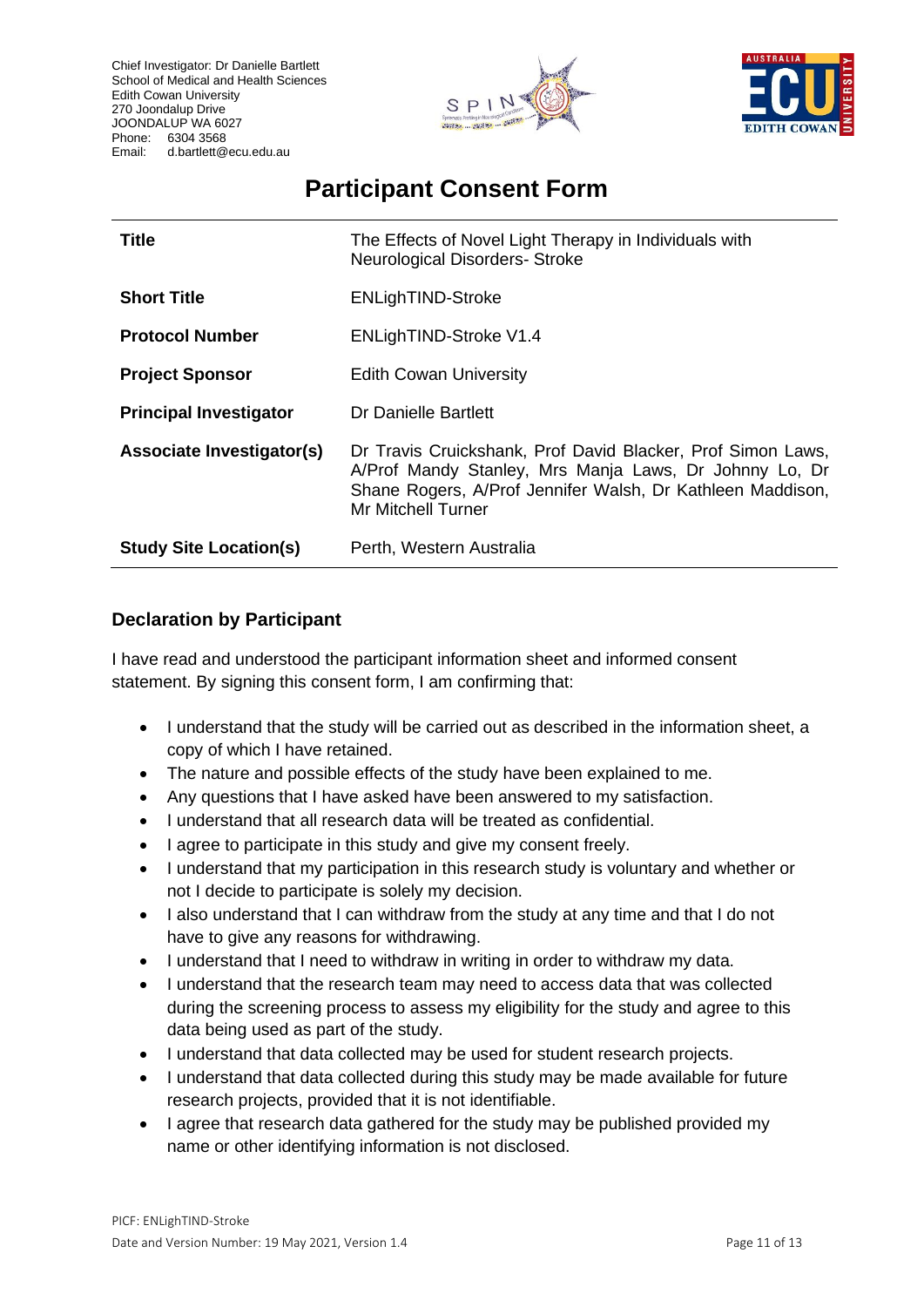



• I understand that Edith Cowan University is not part of the Government of Western Australia and that health professionals involved in the conduct of this study do so in a private capacity and not as employees of the hospital or the State.

#### **Options for Duration of Storage of my saliva/DNA Sample**

In regard to my saliva/DNA sample (please tick ONLY one box):

- $\Box$  I consent to the testing and then storage of my saliva/DNA sample indefinitely for research in the field of neurological disorders.
- $\Box$  I consent to the testing and the storage of my saliva/DNA sample indefinitely for future unspecified research.
- $\Box$  I consent to the testing of my saliva/DNA sample for the specific purpose of this study on the condition that my saliva/DNA sample is **discarded** immediately thereafter, as detailed in the information sheet.
- $\Box$  I do not consent for the testing or storage of my saliva/DNA sample.

If you have consented to providing a DNA sample for the current study, while very unlikely, there may come a time during the life of this project when the clinical implications for a specific gene become known that could be significantly relevant for your health. It is important to note that these genetic studies would be for research purposes only; if you would like this information communicated to you, the findings would need to be verified by a National Association of Testing Authorities (NATA) accredited laboratory and you would need to undergo genetic counselling prior to receiving these results. Additionally, upon conclusion of the study any personally identifying information will be destroyed, meaning that we will not be able to inform you of any specific results when this study concludes.

With this in mind, would you like us to notify you of any clinically significant (relevant for your health) genetic information if it so arises?

- $\Box$  Yes, I would like to be notified of any clinically relevant genetic information.
- $\Box$  No, I would not like to be notified of any clinically relevant genetic information.

| I would like to be contacted for participation in further research.                                                                            | <b>YES</b> | <b>NO</b> |
|------------------------------------------------------------------------------------------------------------------------------------------------|------------|-----------|
| I give permission for my GP/neurologist to be contacted for further information. YES                                                           |            | <b>NO</b> |
| *For individuals that are involved in the SPIN Observational Study:                                                                            |            |           |
| I give permission for the research team to access data collected about me during the SPIN<br>Observational Study for the purpose of this study | YFS        | NΟ        |
| **For individuals that are not involved in the SPIN Observational Study:                                                                       |            |           |

I give permission to add my assessment results to the SPIN Observational Study. **YES NO**